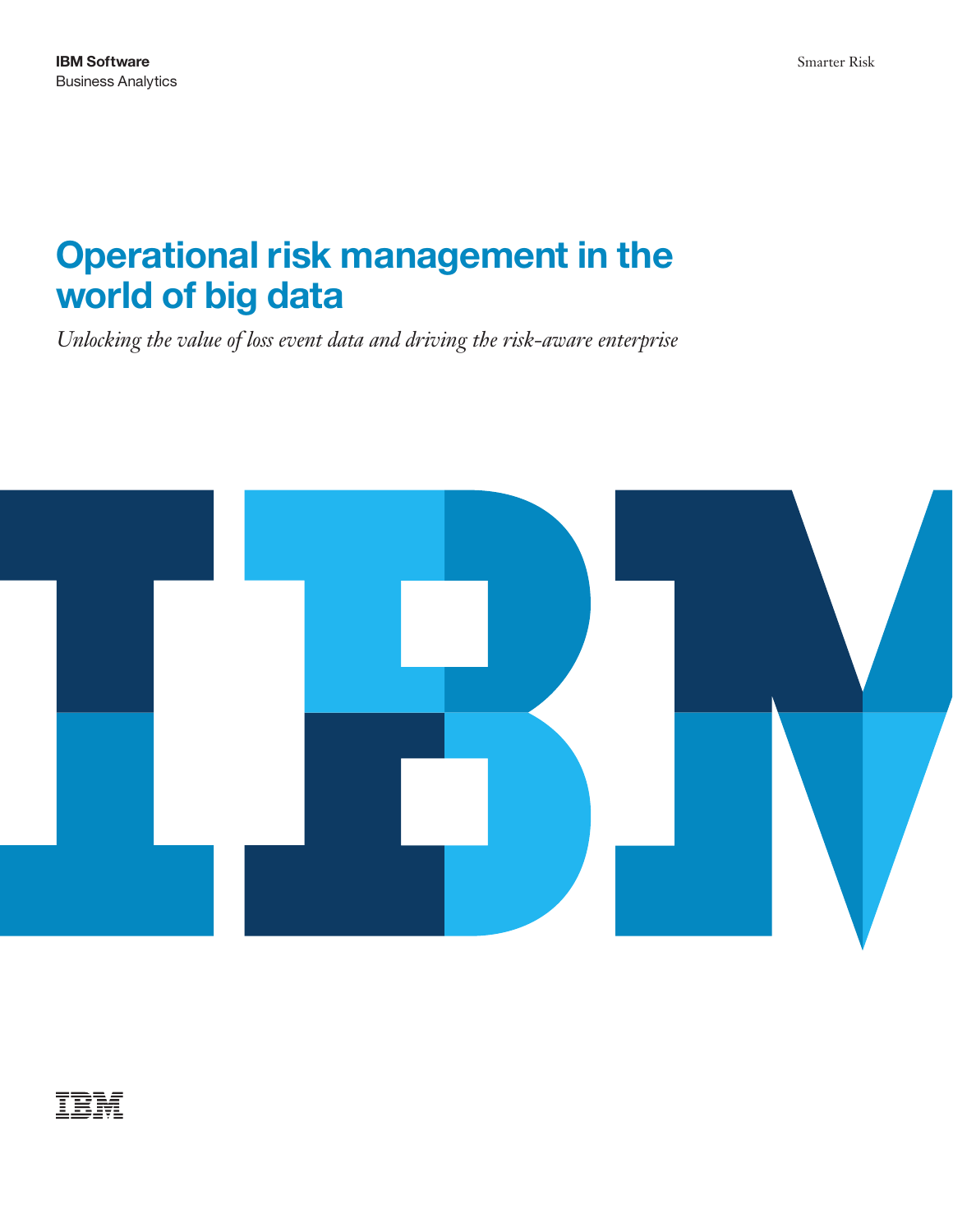# **Contents**

- **2** Executive summary
- **2** The "high and increasing" threat of operational risk
- **5** Operational risk challenges and solutions
- **9** The business value of best-of-breed operational risk solutions
- **10 IBM OpenPages Operational Risk Management**

## Executive summary

 the potential of big data in its four dimensions — volume, velocity, variety and veracity — to inform risk management scenarios Today, with operational risk emerging as a primary risk threat in all major economies, market players are looking to the potential of big data as a primary driver of next-generation operational risk management. Drawing on current IBM research in the field of big data, this paper shows how operational risk solutions can harness and analytics, fostering the development of the risk-aware enterprise to help control loss events, enhance profits and drive long-term growth.

# The "high and increasing" threat of operational risk

 the significance of these loss events — measured, in some cases, in the billions of dollars—was that operational risk can impact 2012 marked a seminal year in the history of operational risk management. While the 2007 financial crisis focused the attention of world markets and regulators on the interrelated challenges of market, credit and liquidity risk, in 2012 high-profile loss events impacting several major financial institutions has led to a renewed focus among regulators and industry leaders on the challenges of operational risk and corporate governance. For global markets, even the strongest and best-run organizations.

*"Some of our most seasoned supervisors, people with 30 or more years of experience in some cases, tell me that this is the first time they have seen operational risk eclipse credit risk as a safety and soundness challenge. Rising operational risk concerns them, it concerns me, and it should concern you."* 

 $-$  U.S. Comptroller of the Currency Thomas Curry<sup>1</sup>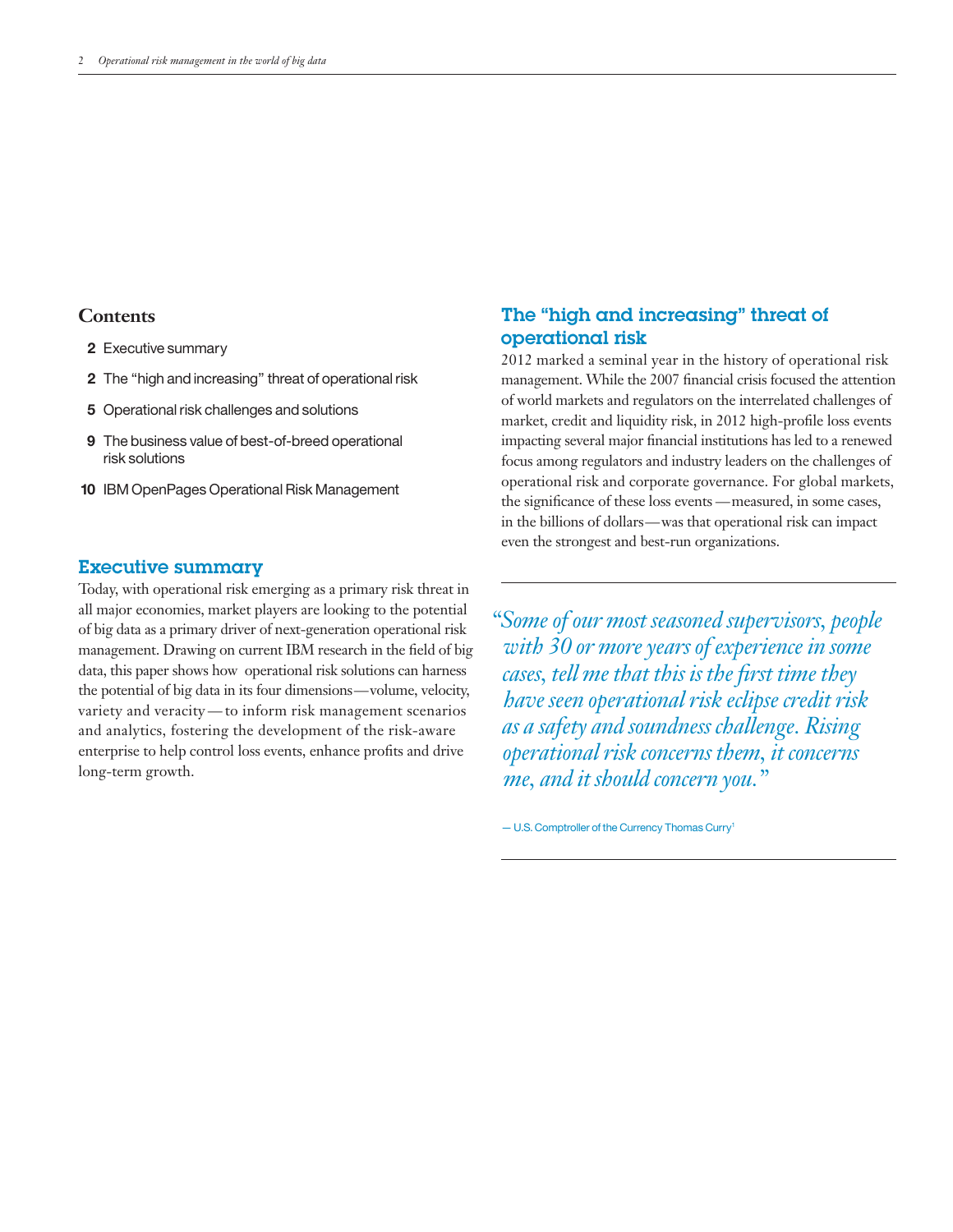underlined by Thomas Curry — the U.S. Comptroller of the Currency and the primary regulator of U.S. banks— in a speech regulators — including the U.S. Treasury — to focus renewed terms the "high and increasing threat of operational risk".<sup>3</sup> This new significance of operational risk for global business was announcing what Curry termed the "extraordinary" fact that operational risk had supplanted credit risk at "the top of the list of safety and soundness issues for the institutions we supervise."<sup>2</sup> While operational risk has long been a primary focus of risk management, the growing frequency of loss events attributed to operational risk have led market participants and global attention upon it. Chartis Research, in a 2014 report, notes how "operational risk has overtaken credit risk as the most important risk type," calling further attention to what the U.S. Treasury

 probes into its governance.4 A review of recent loss events linked to operational risk explains the reasons underlying the U.S. Treasury's growing concern regarding this threat (see Figure 1). In May 2012 the United Kingdom's Financial Services Authority (FSA) fined Mitsui Sumitomo Insurance Company (Europe) Ltd (MSIEu) £3,345,000 (USD \$5,403,546) for "serious corporate governance failings" that left its board unable to properly assess risks. Meanwhile, in Spain the county's banking bailout program, the Fund for Orderly Banking Restructuring (FROB), agreed to inject a staggering \$23.5 billion in fresh capital to shore up the liquidity of the country's fourth largest bank, Bankia, after losses and

| Grupo Banco Financiero y de Ahorros/Bankia S.A. | <b>Clients, Products and Business Practices</b>  | \$29,550,413,100 |
|-------------------------------------------------|--------------------------------------------------|------------------|
| <b>Royal Bank of Scotland</b>                   | <b>Business Disruption and System Failures</b>   | \$133,300,000    |
| <b>MS&amp;AD Insurance Group Holdings, Inc.</b> | Execution, Delivery and Process Management       | \$543,403,500    |
| <b>Bank of America</b>                          | <b>Employment Practices and Workplace Safety</b> | \$10,150,000     |
| <b>AIJ Investment Advisors</b>                  | <b>Internal Fraud</b>                            | \$1,500,000,000  |
| Wegelin S.A.                                    | <b>Internal Fraud</b>                            | \$16,000,000     |
| <b>Itau Unibanco Holding S.A</b>                | <b>External Fraud</b>                            | \$62,217,687     |
| <b>SCOR Group</b>                               | Damage to Physical Assets                        | \$182,656,600    |
| <b>Grupo Santander</b>                          | <b>Clients, Products and Business Practices</b>  | \$892,235,400    |
| <b>Barclays plc</b>                             | <b>Clients, Products and Business Practices</b>  | \$452,841,420    |

## **Loss events linked to operational risk**

Table 1: Loss events linked to operational risk chart

**Source:** IBM® Algo FIRST® for Web edition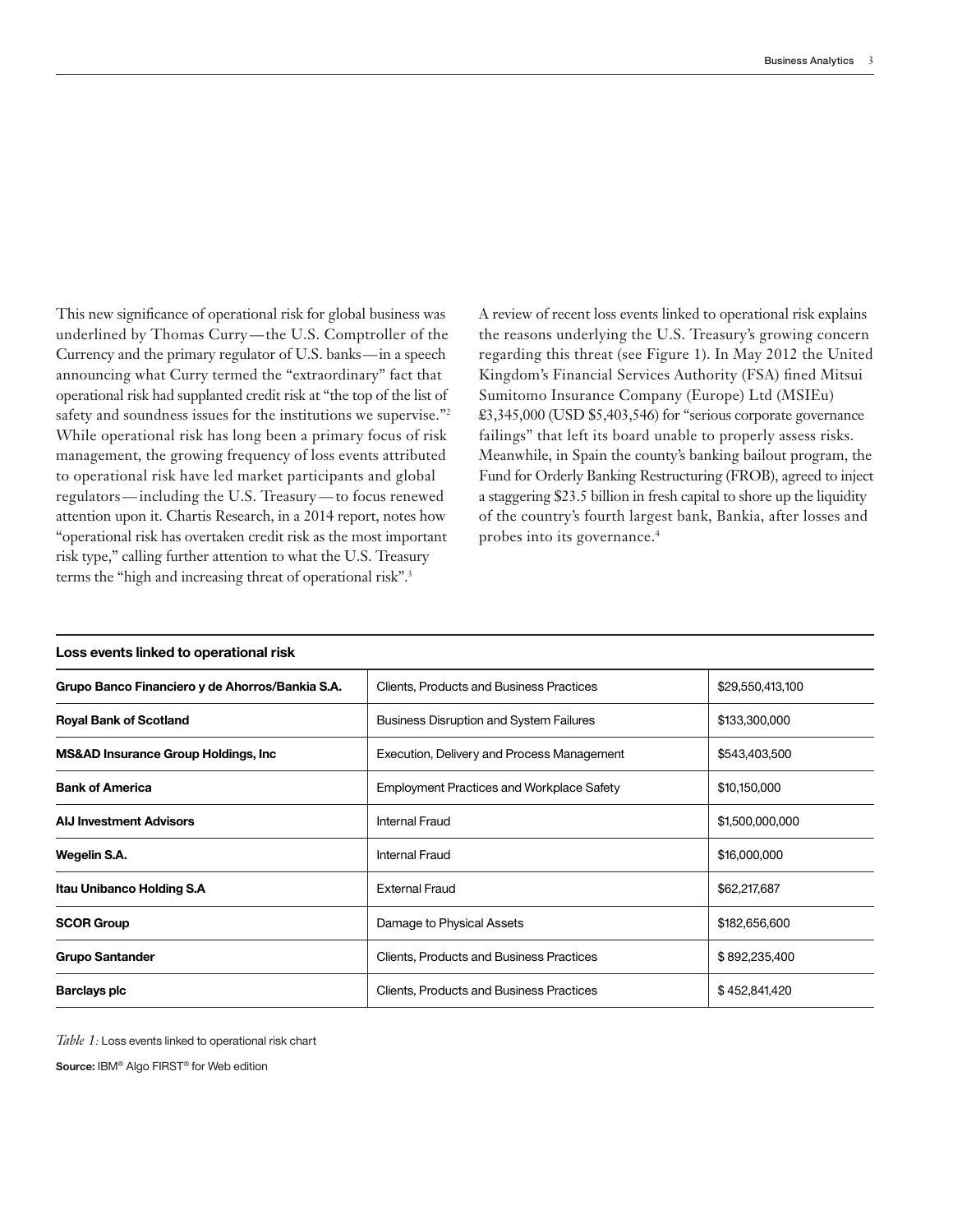media systems — ranging from blogs and micro-sites to global platforms such as Facebook, Google+ and Twitter —has been Council (FFIEC) — representing a range of regulatory bodies (FDIC) — recently issued guidance highlighting the operational technology" of social media — and, in particular, the large data sets created by social media users — FFIEC guidance requires The increasing frequency and scale of these loss events are attributed, in large measure, to the growing complexity of global markets and institutions and to the accelerating evolution of technologies and strategic processes that underpin them.<sup>5</sup> For example, one of the emerging areas of operational risk fostered by new technologies is that of social media. The increasing popularity of these dynamic, interactive online identified as a growing and evolving challenge in operational risk today. In response, the Federal Financial Institutions Examination including the Federal Reserve, the Office of the Comptroller of the Currency, and the Federal Deposit Insurance Corporation risk challenges of social media, and requiring that each institution implement a "risk management program that allows it to identify, measure, monitor, and control the risks related to social media." In recognition of the "constantly evolving that the "size and complexity of the risk management program should be commensurate" with the scale of engagement with social media.<sup>6</sup>

 empower users across the enterprise — from management to To successfully meet both existing and emerging operational risk challenges, it is becoming clear to leading market participants that we need to move beyond the often-siloed risk systems and piecemeal solutions of the past to integrated solutions that

 the board level—to share accurate and actionable information that is both comprehensive in scope and granular in detail.7 In this context, industry best practices to address operational risk challenges are increasingly taking the form of holistic enterprise solutions with the capability to manage the complex array of data challenges that derive from accelerating technological innovation. As innovation stimulates exponential increases in the volume, complexity and speed of data that global corporations must manage and control, successful operational risk management demands analytics with the power to address these data challenges across the enterprise and enable stronger and more effective data governance.

 larger today than operational risk in all its dimensions," in the This new paradigm is gaining adherents among global regulators such as the U.S. Treasury, which has asserted that institutions today need to address operational risk challenges "in an integrated fashion across the entire enterprise."8 Given that "no issues loom view of leading U.S. Treasury officials "[a]ll institutions, regardless of size, must resist the temptation to under-invest in the systems and controls they need to prevent greater risk and larger losses in the future."9 Effective operational risk management in today's marketplace requires that solution providers not only have long-term experience in the field of operational risk management, but also the sophistication and capability to innovate and apply new technologies and strategies to dominate a risk landscape that is evolving at a rapidly-accelerating pace. In this analysis, one of the most fertile areas in current research towards development of best-of-breed operational risk systems lies in the field of big data.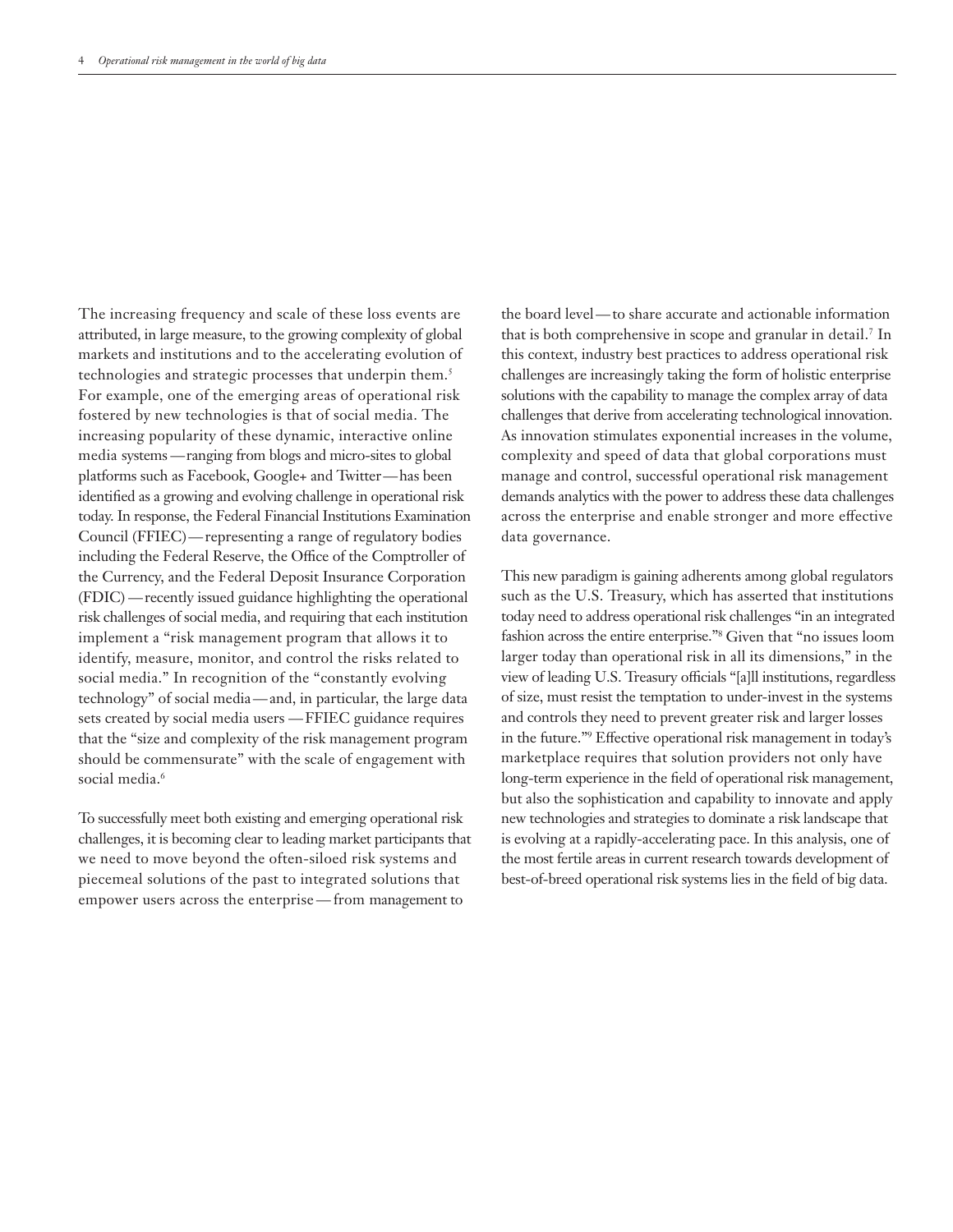# Operational risk challenges and solutions

 professionals in 95 countries and found nearly two-thirds of respondents — 63 percent — reporting that big data and for their organizations. This response marks a significant increase from the 37 percent response to the same question in 2010 in the IBM New Intelligent Enterprise Global Executive Study and Research collaboration — a remarkable increase important finding from this study was that organizations that 15 percent more likely to report significant advantage from the integration of big data and analytics compared to those Big data is transforming our world at an unprecedented pace. In 2012 IBM surveyed 1144 business and IT its associated analytics are creating competitive advantages in just two years, that is indicative of the current surge in global interest and investment in big data.10 A particularly had implemented big data projects or deployments were relying on traditional analytics alone.<sup>11</sup> In other words, big data integrated with advanced analytics can yield significant business value.

What is "big data"? Given its widespread usage across mass media environments, it is not surprising that the precise meaning of the term is often elusive. In a major study, the IBM Institute for Business Value, in conjunction with the Said Business School at the University of Oxford, argues that "big data" may be best understood as the convergence of four dimensions, or four V's: volume, variety, velocity and veracity (see Figure 2).



*Figure 1*: Big data — volume

## **The four V's of big data: Volume**

 industries —from utilities, to banking and financial services, to healthcare, telecommunications and retail — with organizations This dimension refers to the quantity of data, as big data is frequently defined in terms of massive data sets with measures such as petabytes and zetabytes commonly referenced. The operational risk management challenge of this dimension of big data is that new technologies are increasing the size of these data sets at an exponential rate. This dimension stretches across handling larger volumes than ever before with the only certainty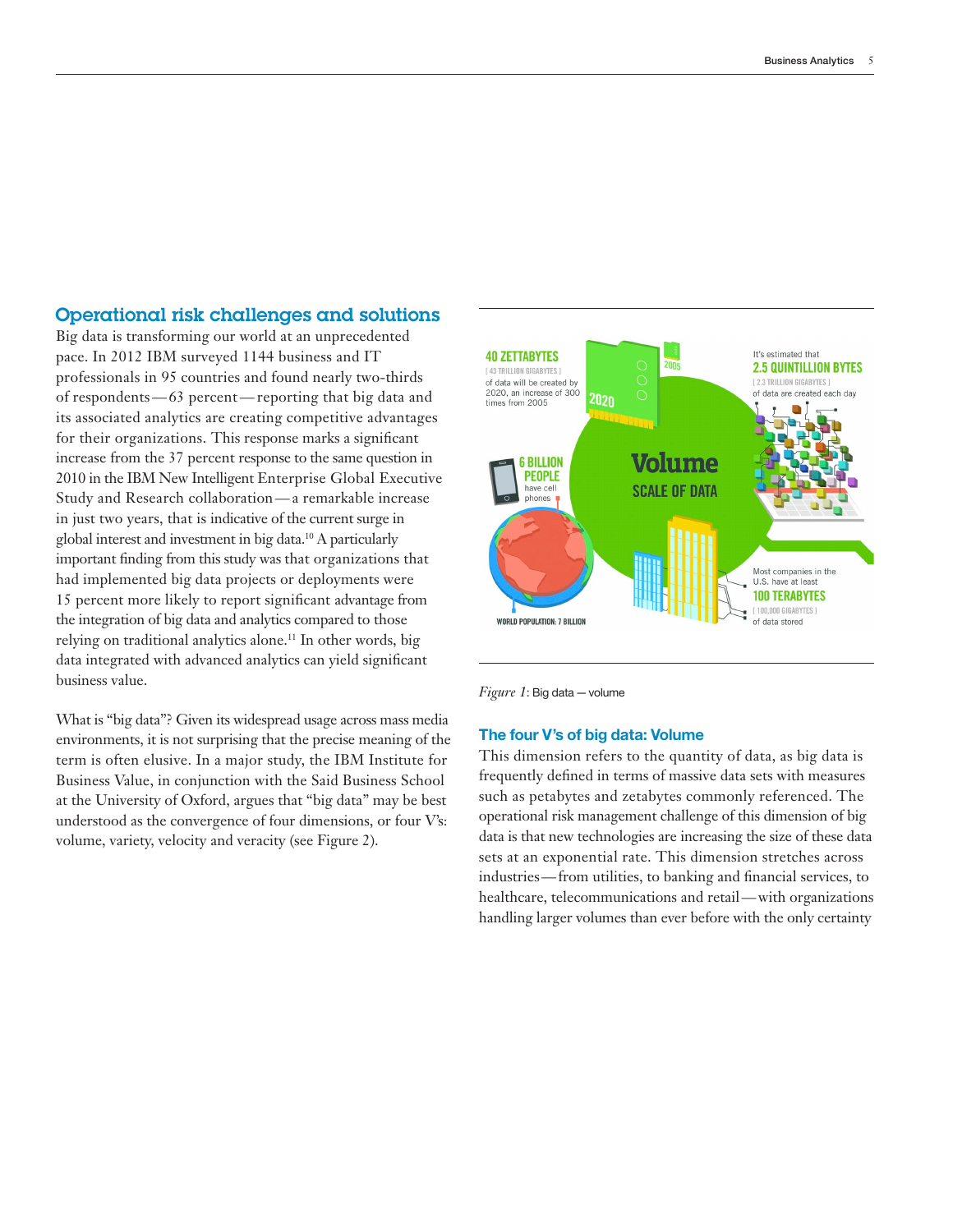being that these volumes will increase over time. In particular, the volume dimension of big data represents a growing operational risk challenge given emerging regulatory requirements that institutions implement risk management systems with the depth and breadth of capability to meet the sheer scale of the data sets produced by social media.12 As global business seeks to optimize the potential of social media to reach customers and clients around the world, regulators are increasingly demanding the risk and data governance systems with the capability to address the potential operational risk exposure presented by these new technologies.



#### *Figure 2*: Big data — velocity

#### **The four V's of big data: Velocity**

This dimension refers to the accelerating speed at which data is being generated today. For organizations, this dimension is critical as velocity determines latency, or the lag time between when data is generated and when it is accessible and actionable for decision making. IBM research has found a high correlation between the revenue growth and efficiency of an organization and its capacity to derive actionable insights from data.13 Essentially, big data has value only when it is accessible to yield insights, with action based on those insights.

 IT and data governance to foster confidence among senior and secure. Moreover, risk analytics must be embedded framework to enable effective operational risk management The challenge for operational risk management in this dimension is that today data is created at such a rate as to exceed the capability of many existing systems to timely identify potential risk events for analysis and action. Meeting this challenge necessitates a technology provider with both data warehousing capabilities and a track record of success with management and regulators that a firm's critical data is safe within a larger, and clearly defined, risk and compliance for time-sensitive processes such as fraud detection.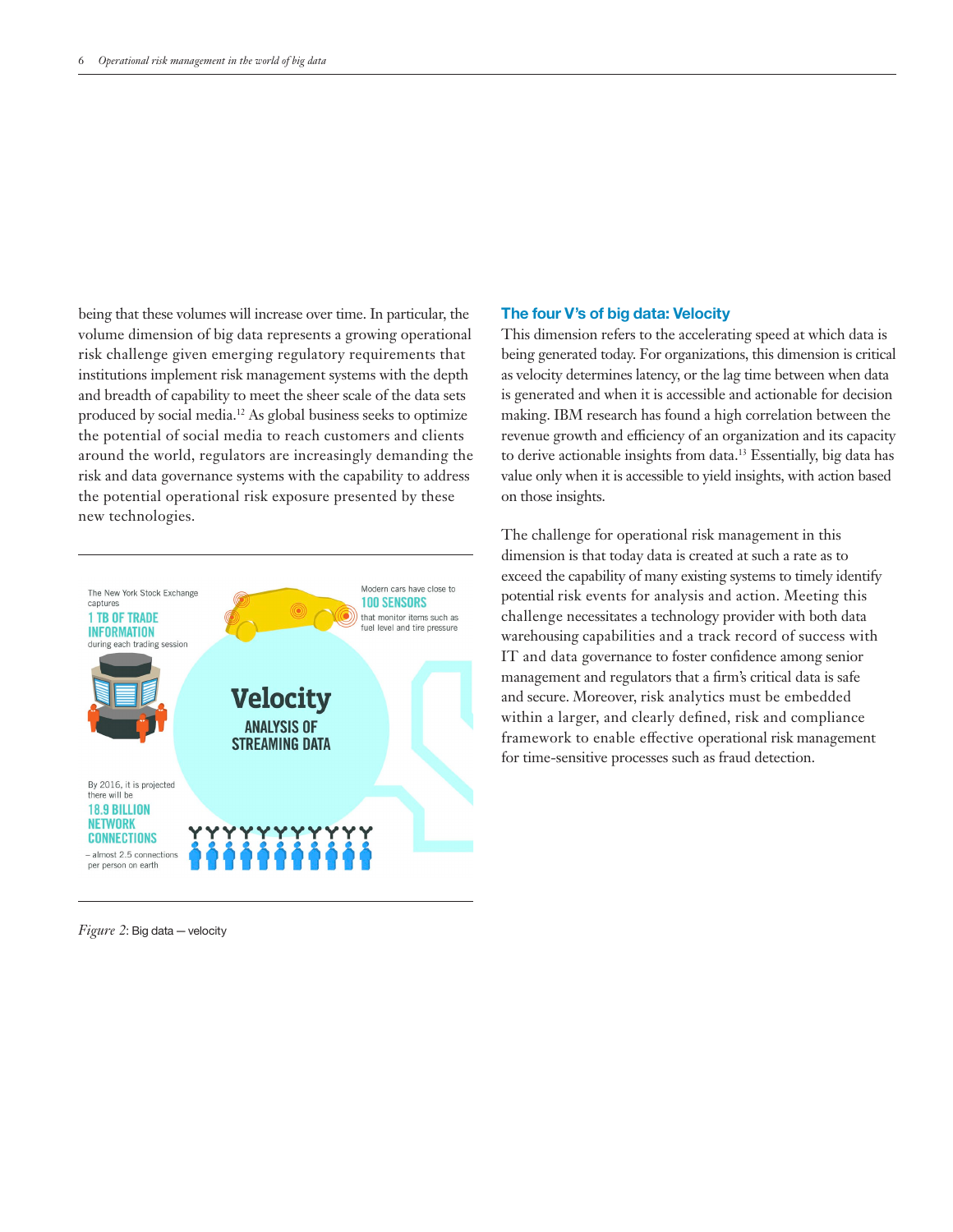

*Figure 3*: Big data — variety

#### **The four V's of big data: Variety**

 complex, multiple data types — structured, semi-structured and unstructured — from an array of systems and sources both This dimension refers to the increasing diversity in the types and sources of data requiring management and analysis. Organizations today find themselves needing to integrate increasingly internal and external. In terms of operational risk, this dimension presents a challenge given research findings that organizations traditionally rely heavily on internal sources of data.14

 index indicators. Such fully predictive analytics, that enable more The challenge for operational risk management in this dimension is that to proactively manage operational risk in a business environment characterized by sustained volatility, organizations need advanced risk analytics whose effectiveness can be enhanced when internal data is supplemented by external data. For example, organizations such as banks and insurance providers can acquire critical insights from self-assessment and scenario modeling informed by the combination of internal data together with external loss event data on control breakdowns and event triggers across industries. External loss event data with qualitative analysis provides not only competitive insights from the experiences of industry peers, but also enables more effective identification of potential risk exposures. For optimum effectiveness in analyzing potential risk exposures, predictive engines can be enhanced by disparate data types enabling the development of composite or accurate evaluation and prediction of future events as fuelled by comprehensive loss event data, will play a critical role in corporate governance in the world of big data.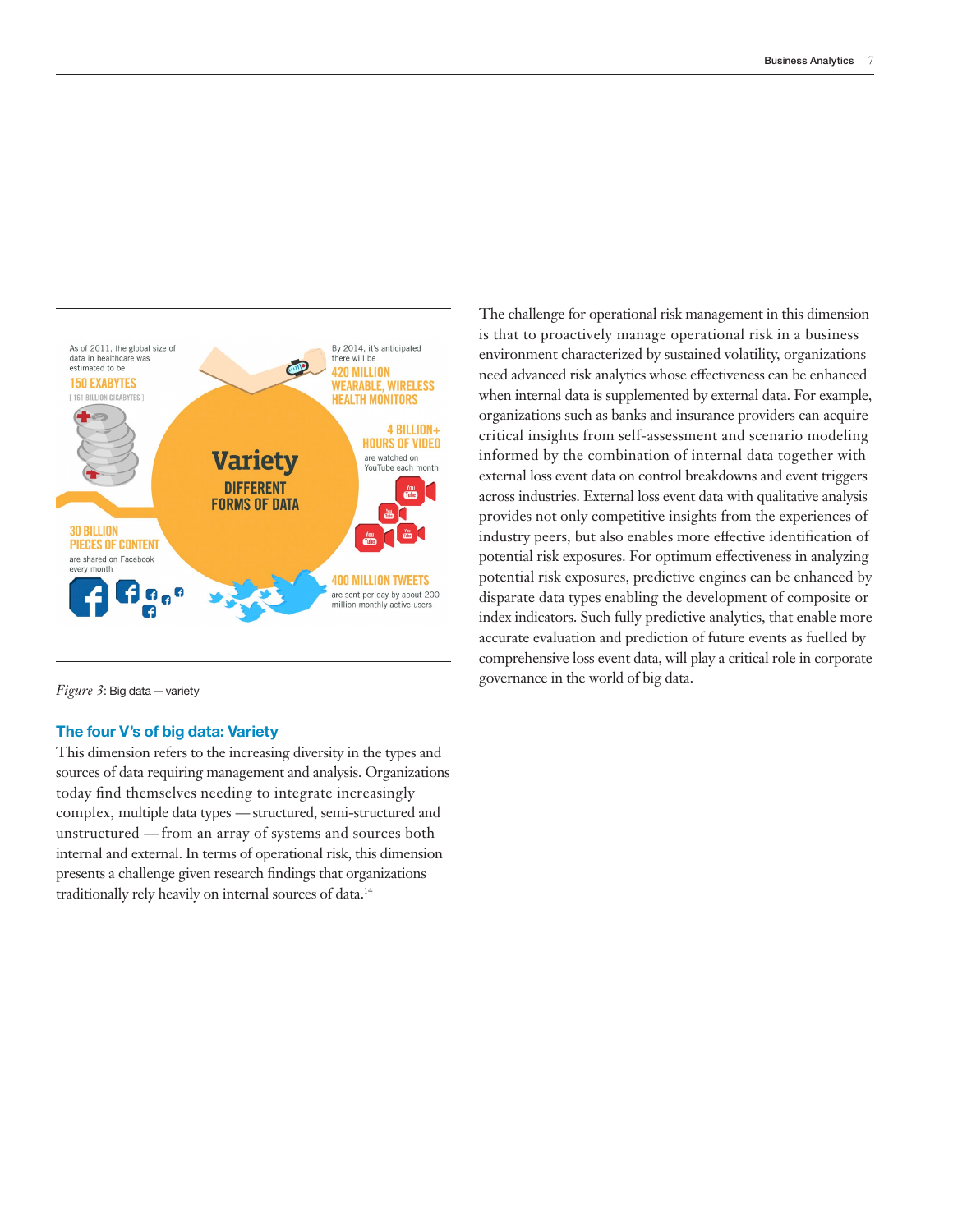

*Figure 4*: Big data — veracity

#### **The four V's of big data: Veracity**

 associated with particular types of data—such as physical security access data, social networking data, and sentiment analysis—that This dimension refers to the reliability associated with particular data. Given the increasing volume of data, being generated at an unprecedented rate and in ever more diverse forms, there is a clear business need for organizations to manage the uncertainty contain highly valuable information which can identify potential operational risk loss events. While in the wake of Edward Snowden's exposure of National Security Agency (NSA) data, global leaders in IT governance have focused on the challenge of "Insider Threat," more recent research has called attention to the potentially greater challenge of "Unintentional Insider Threat" (UIT) exposing organizations to loss of intellectual property or

 data — volume, velocity and variety — challenge the capacity of data breach. The key issue here is that the other dimensions of big many existing systems to render these often disparate data sets into timely, actionable data to support effective day-to-day IT governance and longer term strategic planning.

 enhanced tracking and management—including conditional approvals — of any deviation from policy, along with an In this dimension, the primary challenge is to better align broader Governance, Risk and Compliance (GRC) processes and capabilities. Organizations can find themselves overwhelmed by the need to control a vast array of sometimes similar or overlapping documentation in order to identify and manage corporate compliance risk. While operationalizing internal policy management is understandably difficult, boards of directors increasing recognize this as being critical for good governance and more effective corporate performance. For example, providing senior executives with capabilities for integrated reporting capacity to enable decision makers to visualize the impact of policy decisions upon business operations, would go a long way toward helping avoid the significant loss events we have seen in many industries.

To meet this challenge, organizations not only require integrated systems capable of yielding insights from large volumes of enterprise-wide compliance data, but they also need to be better able to manage uncertain data. IBM has found that one way analysts can do this is by creating context around big data. This can be achieved through data fusion, combining multiple sources of uncertain data and disparate data sets, together with robust optimization and predictive analytics employing advanced mathematics and modeling, for more accurate data points yielding actionable insights.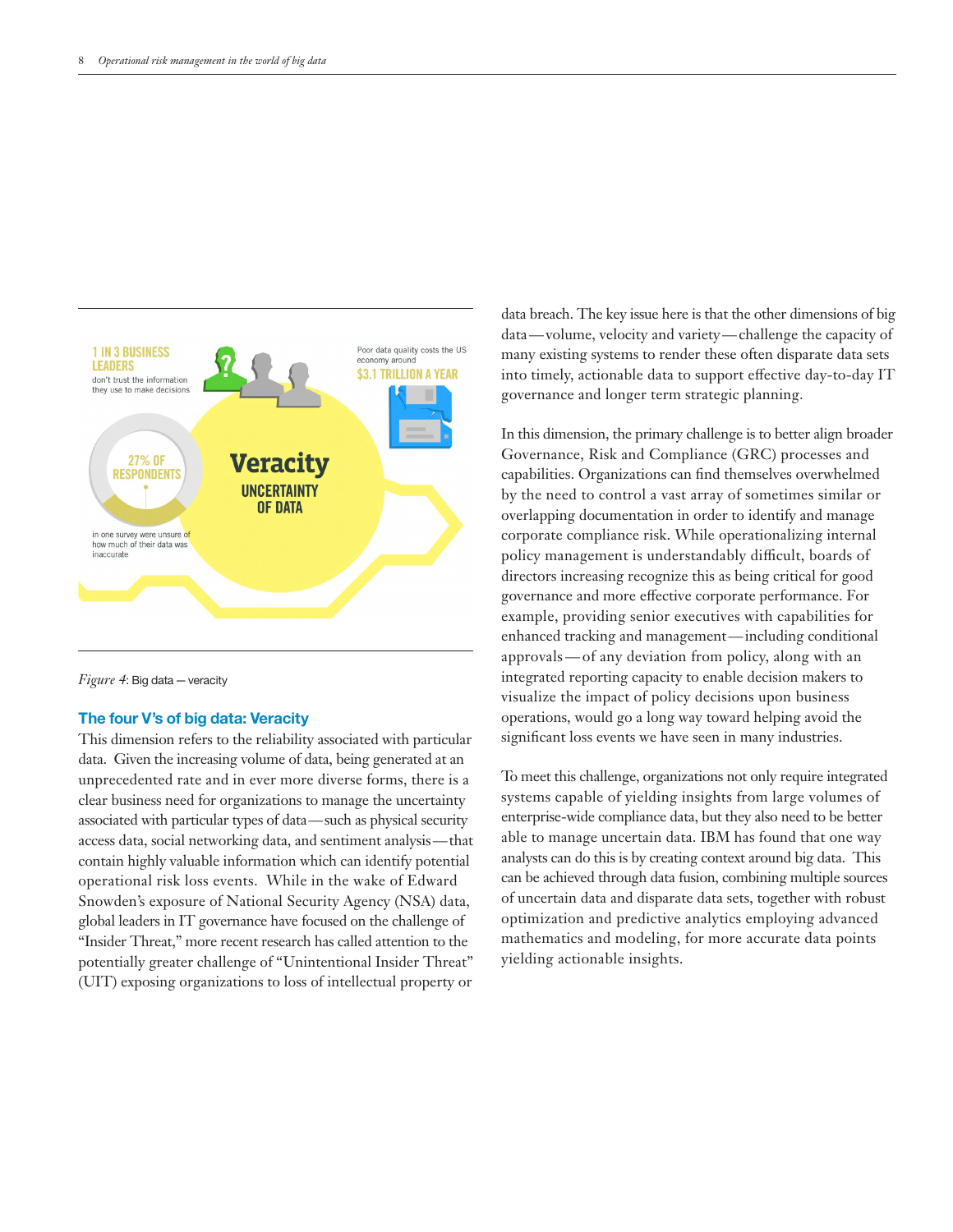# The business value of best-of-breed operational risk solutions

 correlation between the success of an organization—measured in terms of revenue growth and profitability — and its capacity Big data presents clear and present operational risk challenges across the four dimensions of volume, velocity, variety and veracity. At the same time, for organizations that recognize the opportunities that are opened by an era of rapid change and technological innovation, big data also offers the potential for real business value. For example, IBM research has found a high to derive actionable insights from data (see Figure 5). In other words, to make the most of big data organizations need to invest not only in systems with the capability of making ever-increasing volumes of data accessible, but also in the advanced analytics to manage this data in order to glean insights that will be the basis of actions for growth and competitive advantage.



 dimensions — data access, insight, and action — highlighting the correlation *Figure 5*: Outperforming organizations, defined as those with both high revenue growth and high profitability, surpass underperformers across three between success and the ability to derive value from data.

**Source:** IBM Global CEO Study 2012

Governance, risk and compliance (GRC) systems can help organizations not only meet the operational risk challenges of big data, but also exploit the opportunities that it makes available. IBM research has found that to best address big data, operational risk management systems must be both scalable and extensible to give users the power and the flexibility to deal with the increasing diversity and complexity of operational risk challenges in today's business environment.17 In particular, these advanced GRC systems require a business intelligence layer that enables analysis of a variety of data across risk categories, business lines, products, regions and legal entities.<sup>18</sup> This business intelligence layer must be:

- 1. Flexible, with the capability of generating reports to meet the needs of not only regulators and supervisors, but also a range of users across the organization.
- 2. *Powerful*, with analytics capable of evaluating the veracity of data in reports at a granular level of analysis.
- 3. *Accessible*, with the capability to deliver actionable data to different stakeholders through a diverse range of vectors, including: e-mail, mobile interfaces, intuitive ad hoc queries etc.

These capabilities, when integrated as part of a holistic operational risk management solution, render the solution greater than the sum of its parts as they foster the development of a "risk-aware" culture across the enterprise and support stakeholders in risk-enabled decision making.

 research has found that veracity is a critical — if sometimes under-appreciated — dimension of big data: "The need to In a global marketplace defined by sustained volatility, IBM acknowledge and plan for uncertainty is a dimension of big data that has been introduced as executives seek to understand the uncertain world around them."19 Creating context around data,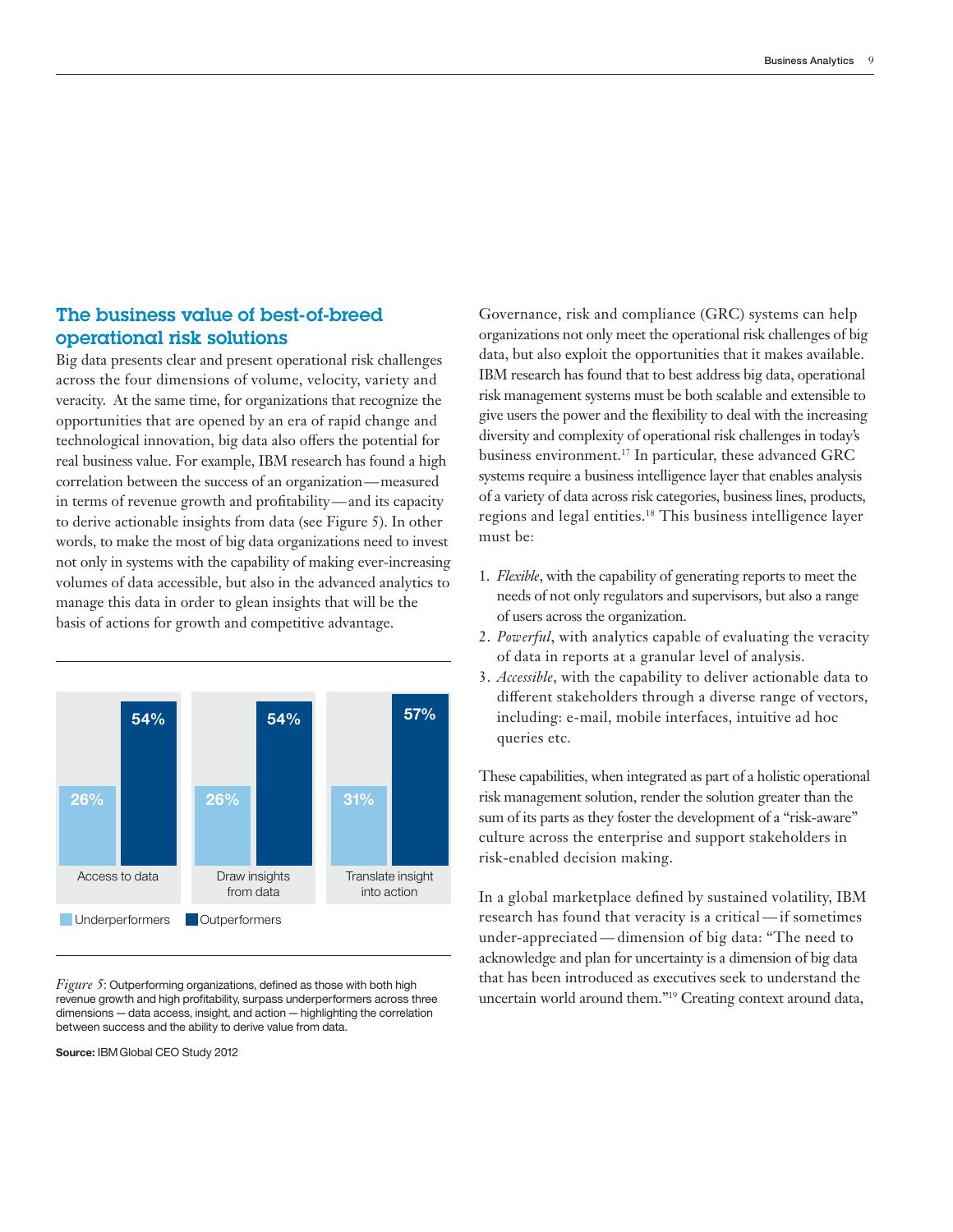data but also external data—and, in particular, detailed external loss event data — can enable more holistic understanding of an with related data from multiple sources, can enable managers to better evaluate the veracity of data and create more accurate and useful data points. Operational risk management analytics with the capability of incorporating not only an organization's internal organization's potential risk exposures and support more effective, risk-informed decision making.

# IBM OpenPages Operational Risk Management

The promise of achieving significant, measurable business value from big data can only be realized if organizations put into place an information foundation that supports the rapidly growing volume, variety and velocity of data... Integrated information is a core element of any analytics effort, and it is even more important with big data.<sup>20</sup>

 OpenPages® Operational Risk Management (ORM) — as a part of the OpenPages GRC Platform —helps organizations to embed IBM is not only at the forefront of research into big data, but it is also driving the application of this research into new solution development. This can be seen in IBM deployment of best-ofbreed operational risk management solutions for many of the world's most successful financial institutions, providing them with the foundation for an integrated operational risk program to better manage governance, risk and compliance. IBM operational risk practices into their corporate culture and thereby create a more efficient and effective integrated risk management strategy.

In today's rapidly evolving regulatory compliance environment, business lines are being burdened by requests from various internal control and risk management groups, external ratings agencies, and regulators in different jurisdictions to provide the

same or overlapping information, in different formats, with different schedules and with different degrees of granularity. Addressing these demands can result in a costly waste of resources, errors, omissions and duplication of work. In the world of big data, these challenges increase exponentially, with ever larger volumes of multi-structured data that may be stored in a diverse array of silos based on division, business line, regulatory jurisdiction or legal entity. As IBM research has noted: "The inability to connect data across organizational and department silos has been a business intelligence challenge for years. This integration is even more important, yet much more complex, with big data."<sup>21</sup>

## **The value of integrated solutions**

 management operational and enterprise risk — OpenPages IBM OpenPages helps organizations meet these challenges with an integrated operational risk management solution that draws upon the power of IBM Cognos solutions to provide embedded GRC business intelligence for risk analysis and reporting. This solution facilitates the collection of data in a standardized and cost effective process, providing management with reports and dashboards on the overall operational risk status of the organization. This helps establish accountability and ownership of risk processes, and supports the development of a culture of risk awareness across the organization. By deploying automated systems to reduce the dependence on human resources in performing data collection, validation, and dissemination these processes are made more efficient at a lower variable cost. With the integration of IBM Algo FIRST — a database of external risk case studies enabling financial institutions to proactively Operational Risk Management solution provides context to enhance the veracity of big data.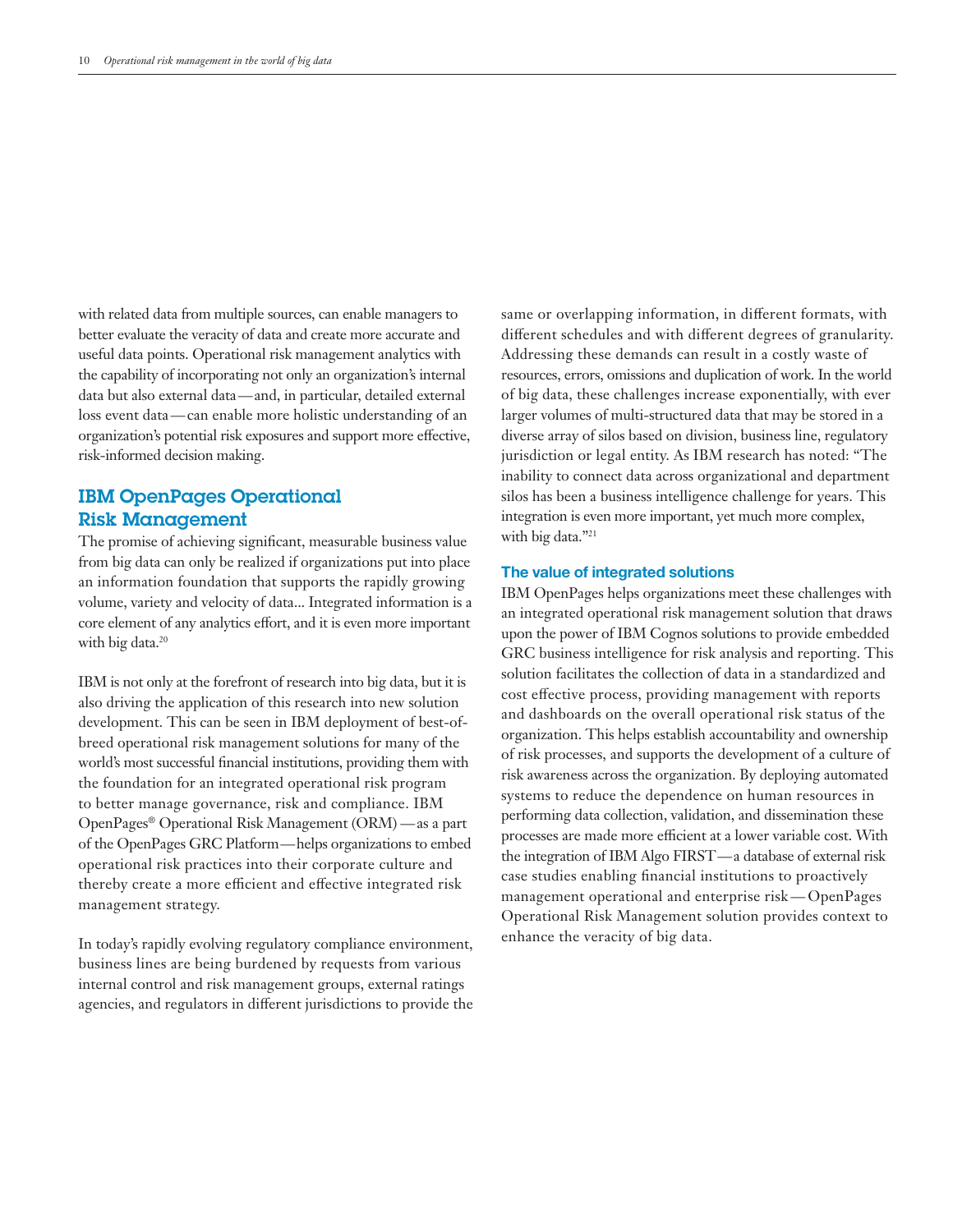of data on past loss events — as with IBM Algo FIRST — the Currently, integrated solutions in market and credit risk management use historical data to assess risk exposure, using tools like portfolio back testing, scenario analysis, stress testing and the extrapolation of past market trending data to preventative purposes. Applied to the demands of operational risk management, these same tools and approaches can help stem or even avoid operational risk losses. For example, the collection tracking of key indicators which may presage a loss event, and the assessment of risk within the organization's business through both scenario analyses and self-assessment can help lead to strengthened processes and controls and, ultimately, to reduced loss exposures.

## **The value of computational and analytic power**

 requirements — such as Basel II, Solvency II or the FFIE Guidance on Social Media cited above — that demand improved IBM OpenPages Operational Risk Management also helps support adherence to evolving risk management regulatory risk measurement and management techniques for internal data, external data, scenarios, and business environment and internal control factors. As social media expands the data sets, and the potential operational risk and reputational risk exposures of institutions, the regulatory and business value of having tools capable of consistently identifying, managing and measuring operational risk in the world of big data is undeniable. By monitoring and evaluating its business practices and policies with this operational risk management solution, an institution can both increase shareholder confidence while helping reduce the likelihood of reputational and other risk impacts.

In particular, IBM OpenPages provides the necessary risk management tools around internal loss event data collection and analysis, including: external data, scenario assessment, risk and control assessment, and key indicator monitoring to conform to Basel and other regulatory mandates. In terms of more effective

predictive analytics, this capability to incorporate disparate data sets into the development of a composite key risk indicator offers organizations the potential of using loss event data to more precisely assess potential risk exposures and realize significant business advantages through improved data governance and controls. OpenPages enterprise deployments foster the development of a risk-aware culture which has been linked to reduced losses through the timely identification and analysis of risk exposures before they metastasize into loss events. Operational risk management in this regard offers not only risk-enabled decision support for more effective strategic planning, but also potential for profitability and long-term growth.

## About IBM Business Analytics

IBM Business Analytics software delivers data-driven insights that help organizations work smarter and outperform their peers. This comprehensive portfolio includes solutions for business intelligence, predictive analytics and decision management, performance management, and risk management.

Business Analytics solutions enable companies to identify and visualize trends and patterns in areas, such as customer analytics, that can have a profound effect on business performance. They can compare scenarios, anticipate potential threats and opportunities, better plan, budget and forecast resources, balance risks against expected returns and work to meet regulatory requirements. By making analytics widely available, organizations can align tactical and strategic decision-making to achieve business goals. For further information please visit **ibm.com**[/business-analy tics](http://www.ibm.com/business-analytics).

## Request a call

To request a call or to ask a question, go to **ibm.com**/business-analytics/contactus.